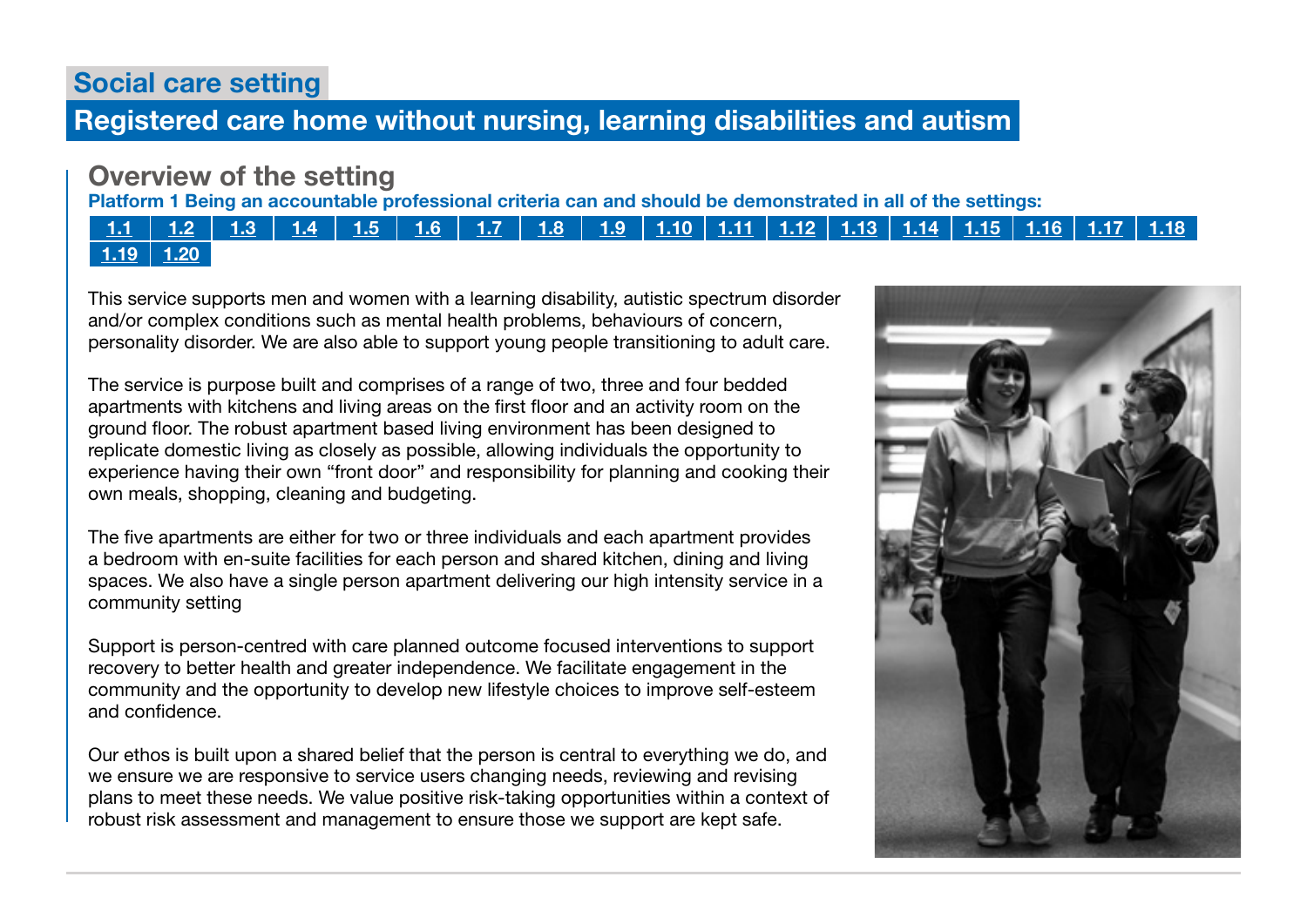### Hello my name is… Barry

Welcome to my home, this may be a short-term placement for you, whilst you are training to be a nurse, but this is my home. I would like you to spend some time, reading about who I am and what my needs are, before you start asking me a whole load of questions, that I have either already answered or might not know the answer to. I don't like to repeat myself or have to explain to myself to everyone who comes into my home, when people come to see you at home, do you have to answer a lot of questions about your health?

I like the staff who care for me, to have a basic understanding about who I am, then I would like you to actually spend some time getting to know me, as a person instead of my diagnosis or flat number. I am a person not a label/diagnosis. I have feelings, skills and sometimes I might display some behaviour that challenges. But if you know what my triggers are and who I am, you will know how to care for me.

# A student nurse on placement in this setting will have opportunities to:

- gain experience of a service that supports people to make the often difficult, transition out of a hospital setting into a more permanent community-based placement
- see how the service allows individuals to experience support in a care setting but one which is robust and structured to enable any risks and behaviours to be supported.

Services are set up to respond to individual needs in a meaningful, person-centred manner. This process begins with a comprehensive needs-led assessment prior to admission to the hospital care setting. All assessments involve the individual, their family/carers, current care provider and commissioner to ensure that the needs of the individual with learning disabilities is met.

All residents have a person-centred care plan, which helps to ensure that their physical, psychological and social needs are catered for and they receive the correct support and skills required to move into supported living accommodation. For example, our staff provide patients with general support, meaning activities, arrange community outings, teach life skills e.g. cooking, games, socialisation, promote ground leave, and where appropriate residents have the opportunity to obtain qualifications.

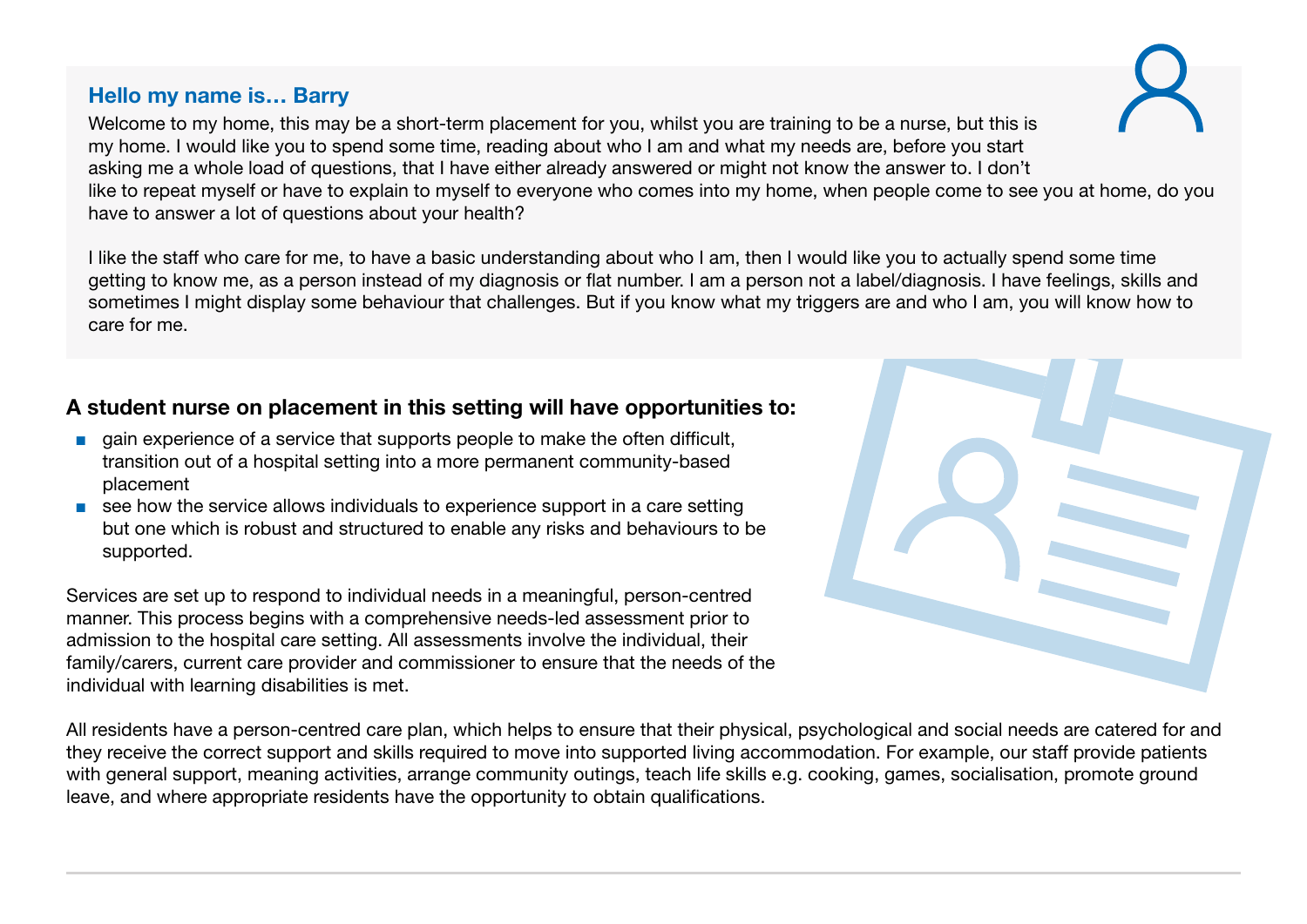Collaborative working is central to the running of this service. The student nurse will have the opportunity to witness health and care systems working together, and with other systems such as funding, education, housing, employment and the wider community networks.

The development of positive, trusting relationships with residents as a means of supporting people to feel good about themselves and achieve a sense of purpose is central to the delivery of personal care (including around sexual health) and the promotion of independence within this setting.

The student nurse will learn how to navigate the complexities of achieving this within the remit of relational security and professional boundaries.

Staff develop working relationships with families and other professionals within the multi-disciplinary team. This enables joint decision making and shared care planning.

### People likely to be working during a normal shift

The service is staffed 24/7 and other staff that a student nurse may be working alongside include:

- the registered manager
- a team of support workers
- administration staff
- housekeeping staff.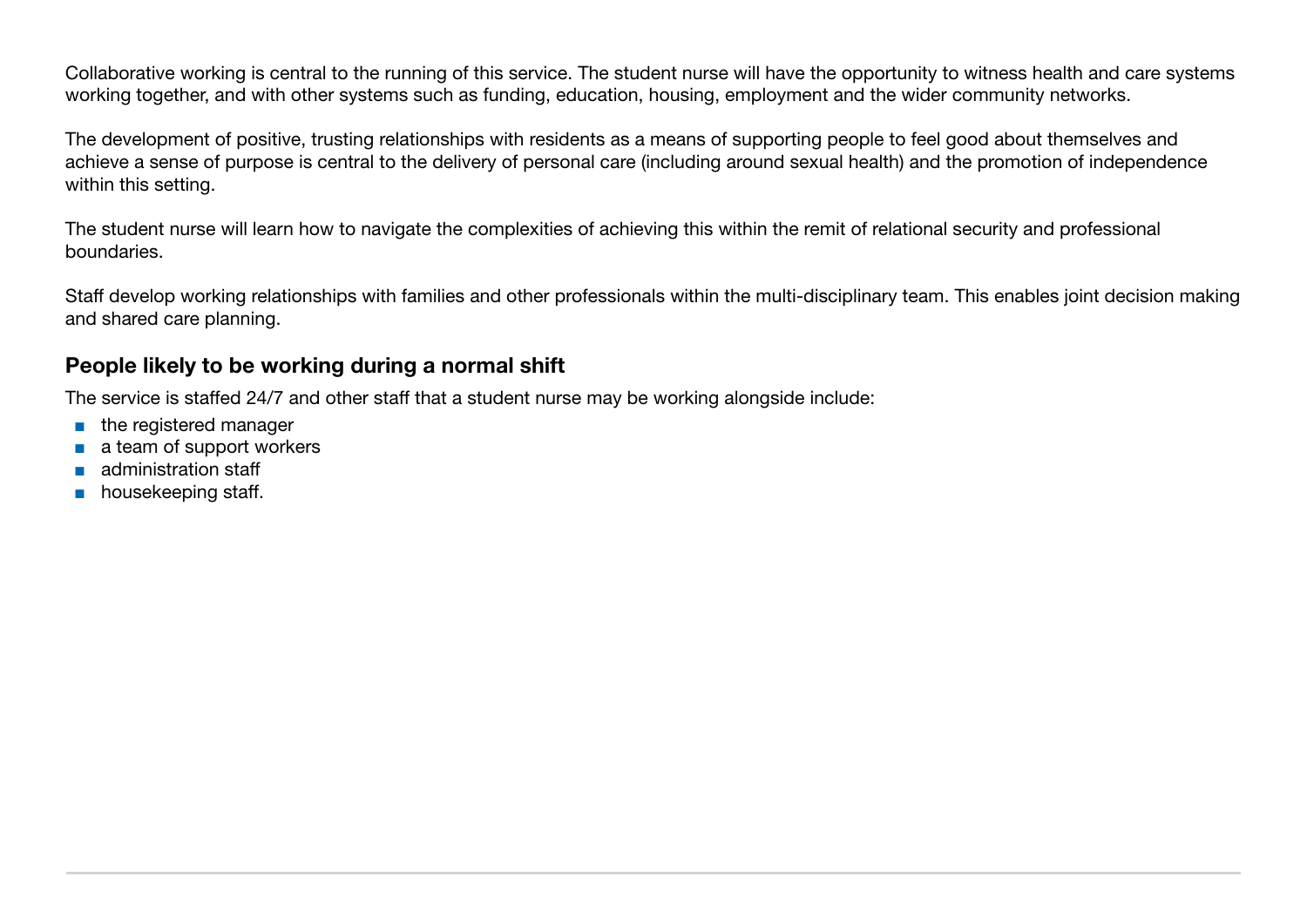# Multi-disciplinary opportunities to work with registered nurses from different fields, allied health, and other professionals

It is important for student nurses to have a basic understanding of the job roles before commencing a placement. Then once the student arrives at the relevant learning disability and autism service that they learn intricacies of each role as the boundaries of each role blur and merge into each other depending on the service.

Some of the multi-disciplinary roles that you will have the opportunity to work with include:



# Positive behaviour support (PBS)

By working alongside the PBS team, you will learn why it is important to understand a person's behaviour, taking into consideration environmental triggers and reinforcing consequences. PBS is the basis for formulation and intervention. It is values led and promotes resident involvement. It focuses on prevention of challenging behaviour through feedback, skills training, altering or reducing triggers or reinforcements, and improving service user quality of life. It eliminates the use of punitive approaches. It has a long-term focus, is developmental and can be resident directed. The PBS team's analysis and treatment plan provide a strong basis for any intervention or treatment of the resident.



### Occupational therapist

By working alongside the occupational therapy team, you will learn about the role of the occupational therapist and how occupational therapy assessments uniquely ascertain the impact of someone's learning disability on their occupational performance, highlighting how the learning disability affects their life and engagement in occupations that are important to them. Information from these assessments is used to evidence the need for and design of support packages e.g. participating in recreational activities and learning life skills. Occupational therapists also able to provide our staff with a real understanding of the strengths and needs of the patient. They provide an independent assessment of an individual's needs, allowing them to be very specific about what the resident can and cannot do as well as the amount and type of support they need.



#### Medical practitioner

By working along our doctors/medical practitioners, you will gain a better understanding of how a resident's treatment is decided, reviewed and implemented. You will gain an insight into the decision-making procedures surrounding the Mental Capacity Act, authorising a resident's leave, Revoking Section 17, authorising room and individual searches for harmful substances or materials.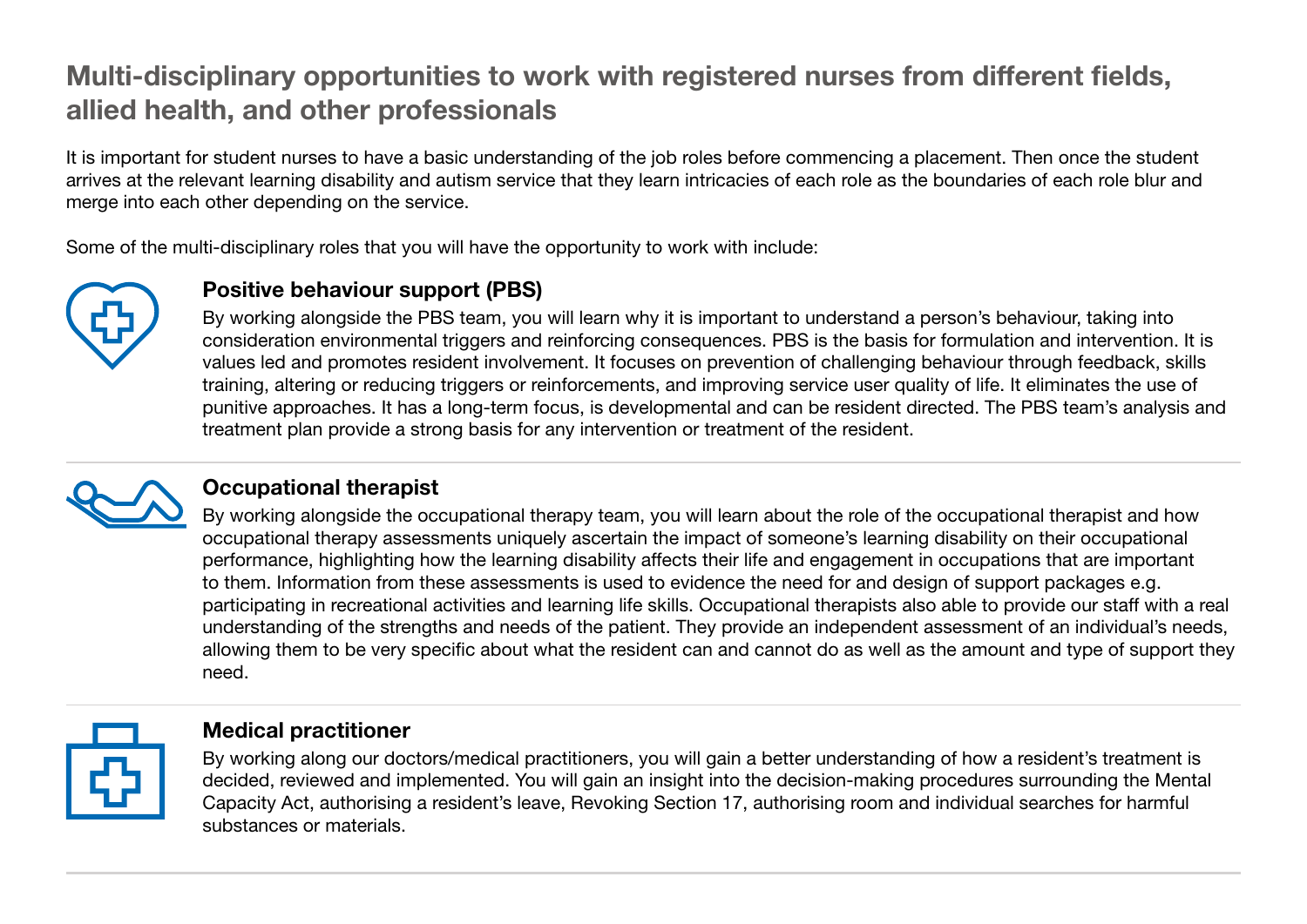

### Speech and language therapist

By working with the speech and language therapists you will gain a greater understanding of how important it is for them to work in our learning disabilities and autism service. It is crucial for the residents to receive an assessment, diagnosis and a person-centred care plan focusing on their communication impairment.

Our speech and language therapists work with a variety of different communication issues, for example:

- awareness of and response to people
- how the person communicates
- their expressive skills
- understanding of concepts and complex ideas/language
- understanding and use of signing
- use of high tech communication aids
- the use of symbols/photos and objects of reference.

Speech and language therapists also provide training for staff on all aspects of communication related to the person with learning disabilities communication needs. In addition to communication work the speech and language therapists are also part of the dysphagia multi-disciplinary team which provides a specialised service for people with learning disabilities who have eating, drinking and swallowing difficulties.



### Support workers

By working alongside our support workers, you will be able to understand the importance of being part of a team, that strive to deliver exceptional care and support to the residents living within the service. A large part of the role is to help individuals gain new life skills, connect with their communities, and provide outcomes to help them to live an ordinary life. Although, you will see that support workers are also involved in reviewing a resident's care plan, as they are working with the residents 24/7. Support workers may also have additional responsibilities such as monitoring a resident's physical health and supporting patients in the administration of medication.



#### Administration staff

By working along our administration staff, you will gain an insight into how the service is run. For example, the importance of record keeping, receiving and processing referral, discharges, booking transportation, monitoring visitors to the service, booking staff training.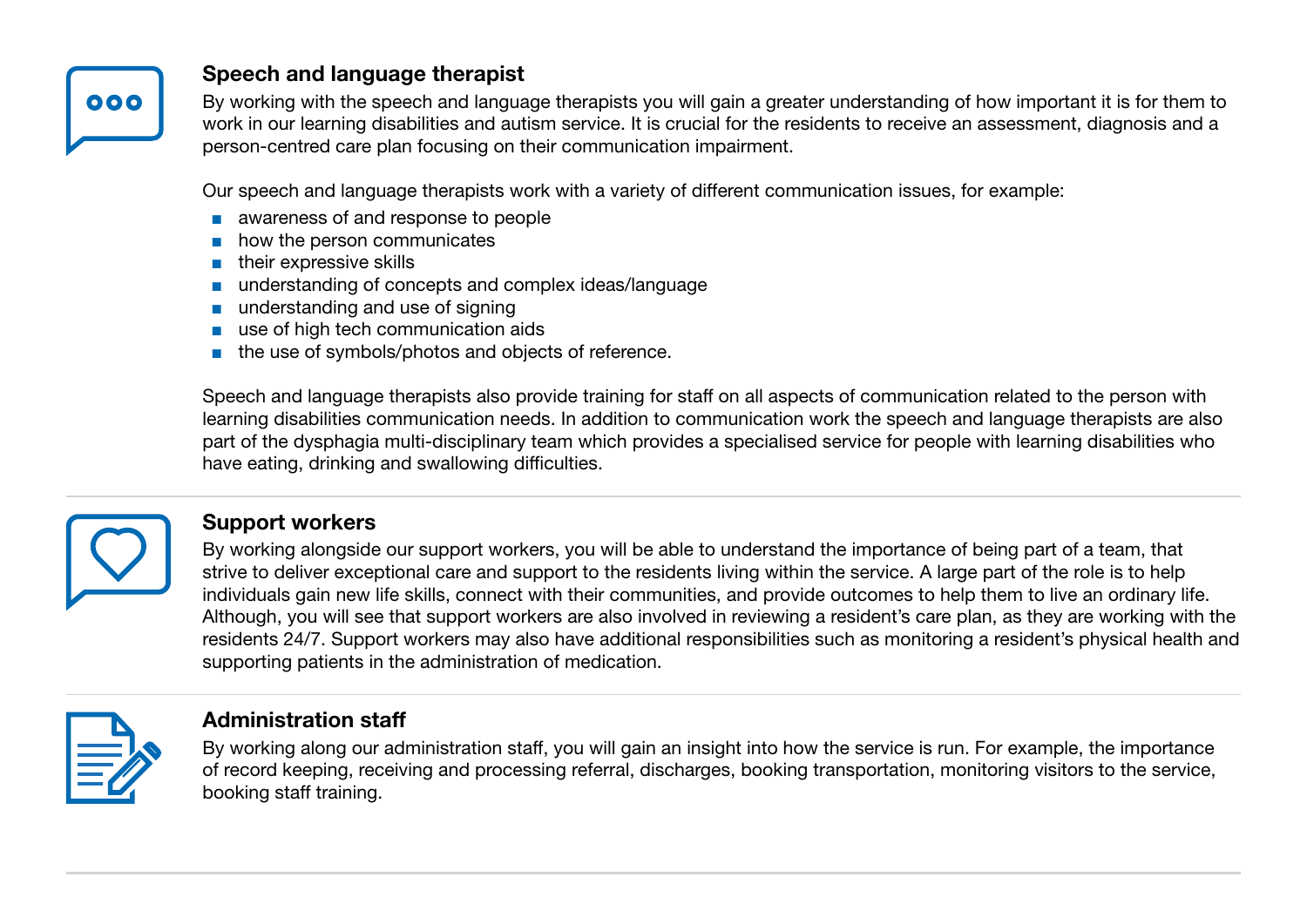

### Housekeeping

By working alongside our housekeeping team, you will learn that being a housekeeper is so much more than cleaning, it's an opportunity to create a safe environment for the team as they deliver great healthcare to people in our care.



# Clinical psychiatrists and assistant psychologist

By working alongside our clinical psychologists and assistant psychologists, you will gain a greater understaffing of their role and how they are essential members of the team. Psychologists are trained to understand human behaviour within the context of the person and their environment. Their role is to help staff be more responsive and person-centred. During your placement you will be able to observe the impact the clinical psychiatrists assessment, and treatment plans have on resident's behaviour through the development of effective care plans/pathways within the service and in partnership with a range of other care providers and mainstream services.



#### Advocacy team

During your placement, you will be able to observe the importance of working with the advocacy team. Independent advocacy services visit the service on a regular basis or on request. An advocate is independent, they are not a member of the in-house team and they play no part in treatment and care. This means that an advocate can help residents to have their voice heard and support them whenever they need it, and they can also help to explain and the rights of your family member, in relation to the Mental Health Act 1983 (amended 2007) and the Mental Capacity Act.



### Social workers

By working alongside our social workers, you will gain an insight into what is involved when conducting a social care assessment, what reports are required from the pre-admission to discharge stage. You will also learn about how social workers liaise with the local authorities at the point of admission and maintaining this liaison function through to discharge stage. How they also collaborate with the local authorities and patients to support families in decision making/care planning process, what contributions are needed when preparing reports for mental health review tribunals and appeals.